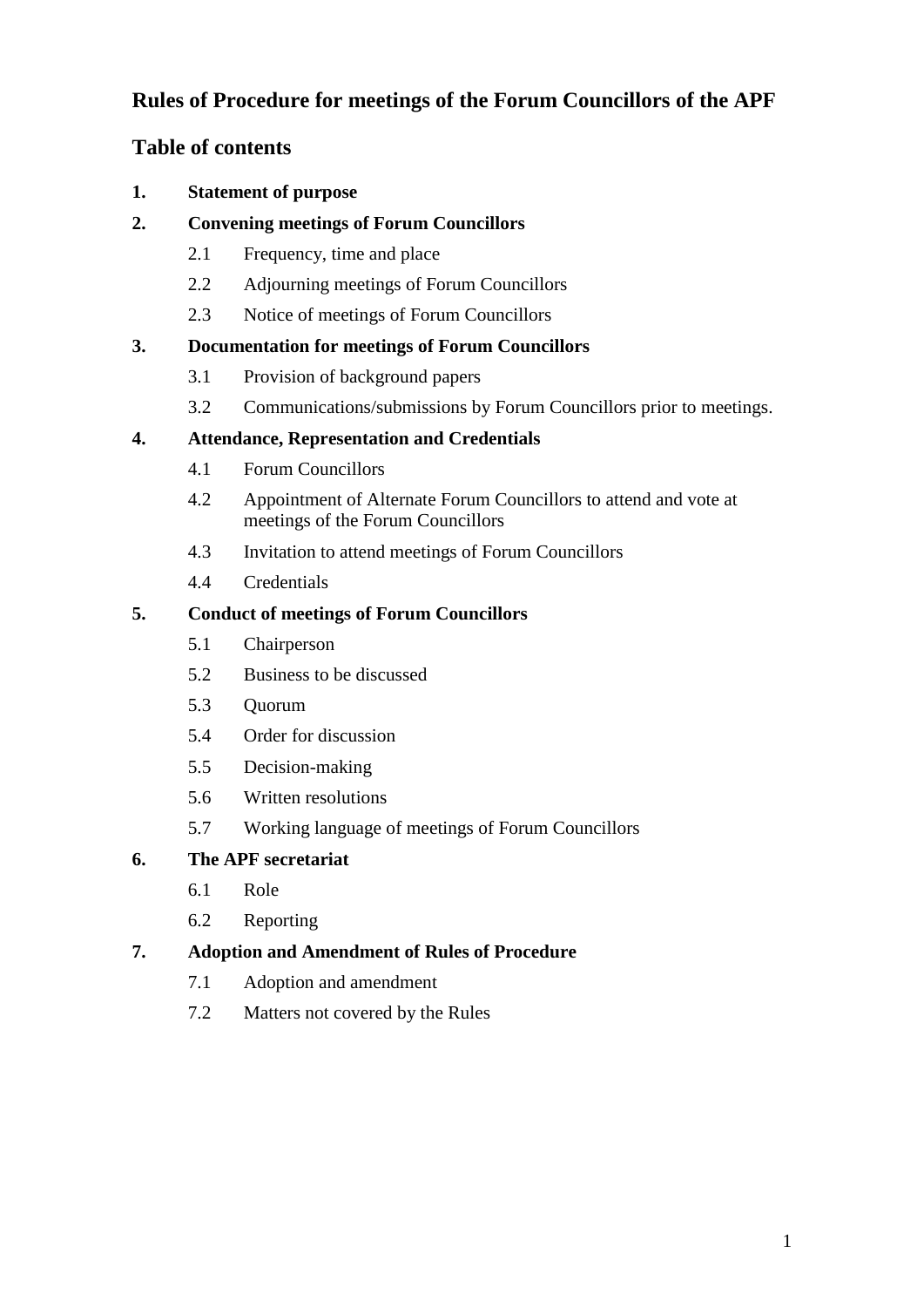# **Rules of Procedure for a meeting of Forum Councillors of the APF**

## **1. Statement of Purpose**

Forum Councillors of the Asia Pacific Forum of National Human Rights Institutions (APF) (Forum Councillors) are directors for the purposes of the Australian *Corporations Act* (Cth) 2001 (the Corporations Act). The Forum Councillors are responsible for managing the APF's business and affairs. A meeting of Forum Councillors provides an opportunity for Forum Councillors to meet and discuss general business, policy, strategy and membership issues of the APF. The following Rules of Procedure apply to meetings of Forum Councillors.

# **2. Convening a meeting of Forum Councillors**

### **2.1 Frequency, time and place**

The Forum Councillors may meet together and otherwise regulate their meetings as they think fit. They will, however, hold a meeting of Forum Councillors once in each calendar year immediately before the APF Annual General Meeting ('AGM').

This rule above accords with clause 14.6 of the Constitution and S.248C of the Corporations Act..

### **2.2 Adjournment of a meeting of Forum Councillors**

The Forum Councillors may adjourn their meetings as they think fit.

This rule above accords with clause 14.6 of the Constitution and S. 248C of the Corporations Act..

### **2.3 Notice of a Meeting of Forum Councillors**

At least 6 weeks notice must be given to each Forum Councillor for the meeting of Forum Councillors held immediately before the APF AGM. Reasonable notice should be provided for all other meetings of Forum Councillors. Such notice must be given either personally, by telephone, facsimile, electronic means or by post. The notice must specify the time and place of the meeting. It may state the general nature of the business to be transacted at the meeting.

This rule above accords with clause 14.8 of the Constitution.

# **3. Documentation for a meeting of Forum Councillors**

## **3.1 Provision of background papers**

Background papers prepared will be available to all Forum Councillors 14 days prior to the meeting of Forum Councillors which occurs immediately before the APF AGM.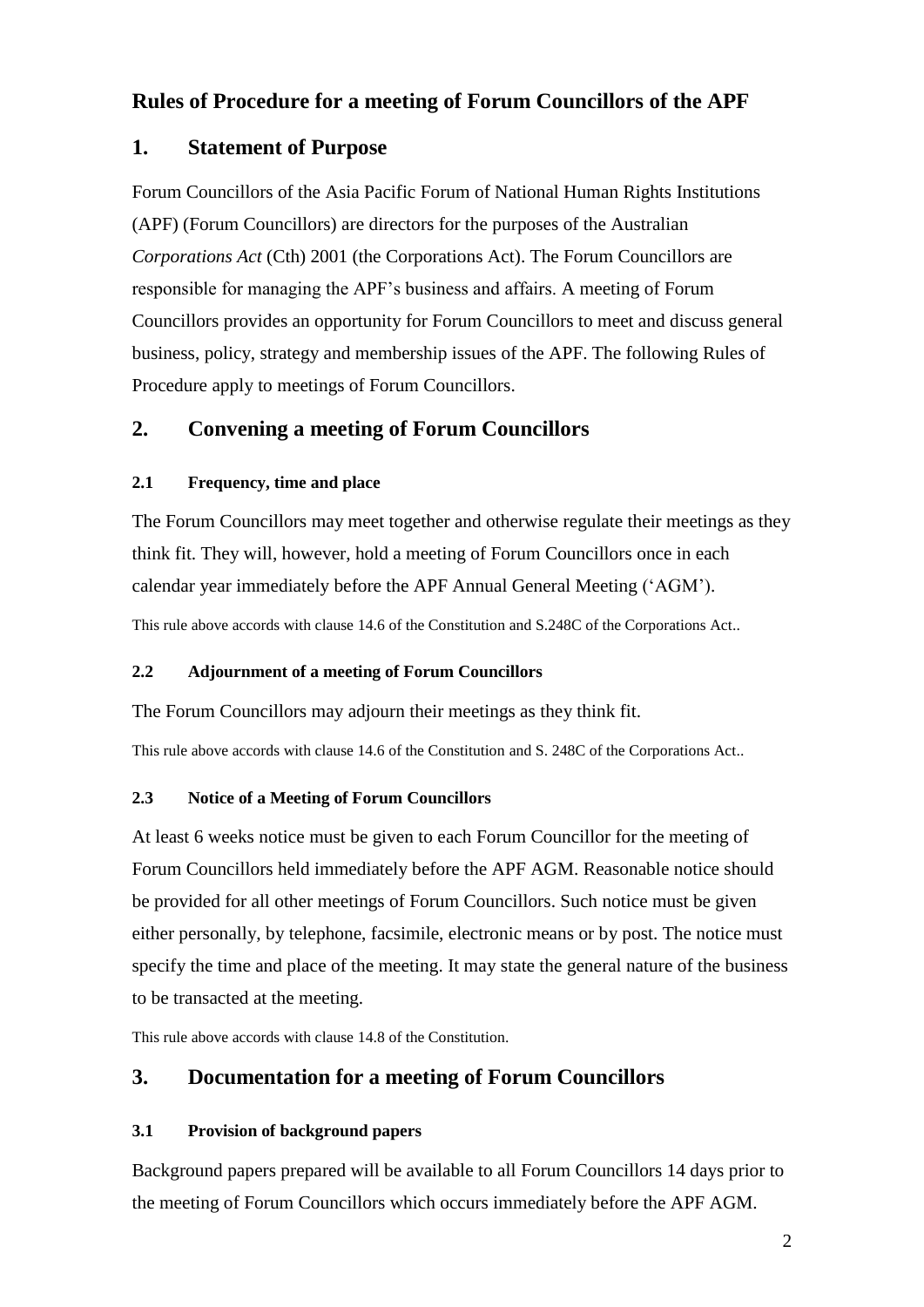Background papers for all other meetings of Forum Councillors will be provided as soon as practicable prior to the meeting.

There are no rules in the Constitution or the Corporations Act which govern this Rule.

# **3.2 Communications/submissions by members prior to a meeting of Forum Councillors**

Any communications, submissions or documents to be tabled at a meeting of Forum Councillors should be forwarded to the APF Secretariat by electronic mail within 21 days of the date of the meeting.

There are no rules in the Constitution or the Corporations Act which govern this Rule.

## **4. Attendance, Representation and Credentials**

### **4.1 Forum Councillors**

All Forum Councillors may attend and vote at a meeting of Forum Councillors.

This rule above accords with clause 13.5(f) of the Constitution and s249V of the Act.

# **4.2 Appointment of Alternate Forum Councillors to attend and vote at a meeting of Forum Councillors**

A Forum Councillor may, with the approval of the Forum Councillors, appoint a person as his or her alternate for a specified period in accordance with rule 14.14 of the Constitution. If the appointer does not attend the meeting, the alternate Forum Councillor may attend and vote in place of, and on behalf of, the appointer.

This rule above accords with clause 14.14 of the Constitution and s201K of the Corporations Act.

### **4.3 Invitation to attend a meeting of Forum Councillors**

The Forum Councillors may invite any person to attend a meeting of Forum Councillors or part thereof. Invitees may speak, with the permission of the Chairperson, but not vote at the meeting.

### **4.4 Credentials**

All invitees must inform the Secretariat in writing of their intention to attend a meeting of Forum Councillors at least two weeks in advance of the meeting and, if an organisation, must nominate one spokesperson for their organisation.

## **5. Conduct of meetings of Forum Councillors**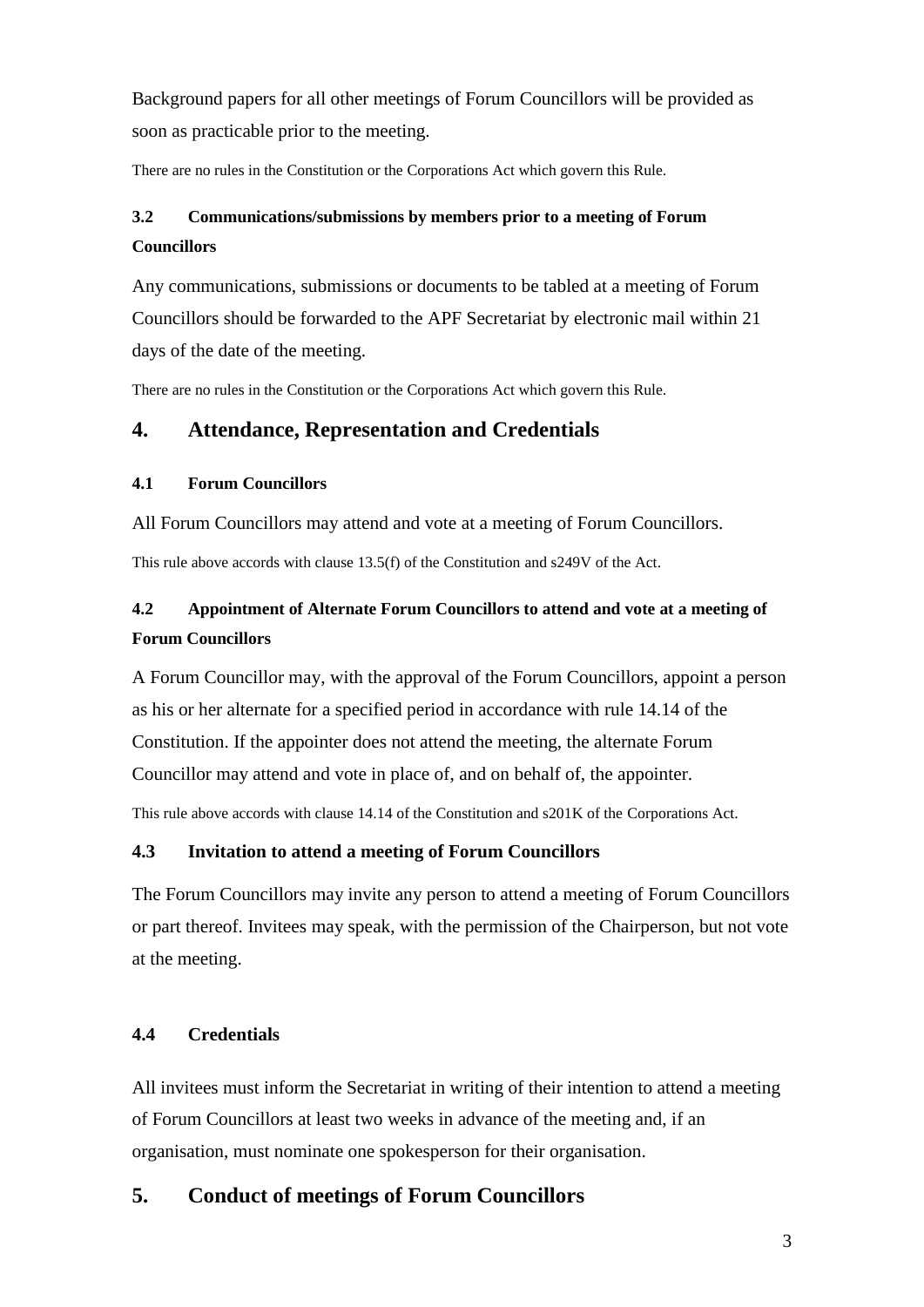#### **5.1 Chairperson**

The Forum Councillors may elect a Forum Councillor as Chairperson (and one or more Forum Councillors as deputy Chairpersons) and may decide the period for which that person is to be the Chairperson<sup>1</sup>.

The Chairperson elected by the Forum Councillors must preside as Chairperson at meetings of Forum Councillors.

If at a meeting there is no Chairperson, or the Chairperson is not present within ten minutes after the time appointed for the meeting, or the Chairperson is present but is unwilling to chair the meeting, then the Forum Councillors present must elect one of the Forum Councillors as Chairperson.

The Chairperson shall be responsible for the control of the meeting and for ensuring that the Rules of Procedure are adhered to. Any question arising relating to the order of business, procedure or conduct of the meeting must be referred to the Chairperson whose decision is final.

This rule above accords with clauses 14.10 of the Constitution.

Section 248E in the Corporations Act regarding chairing meetings of members is a replaceable rule.

#### **5.2 Business to be discussed**

The Forum Councillors must discuss any applications for membership to the APF which have been received since the preceding meeting of Forum Councillors. The applicant must not be in attendance while their application for membership is being discussed.

The Forum Councillors may discuss such other business as they see fit. However, where a Forum Councillor has a material personal interest in an issue that is being discussed they must not be present while the matter is being considered.

This rule above accords with section 195E of the Corporations Act and clause 11 of the Constitution.

#### **5.3 Quorum**

1

<sup>&</sup>lt;sup>1</sup> Generally the positions of Chairperson, first and second deputy Chairpersons are rotated annually. The established practice has been that the Chairperson/Chief Commissioner/President of the host institution of the APF Annual General Meeting (AGM) is elected as the Chairperson of the APF. The position of first deputy Chairperson is accorded to the Chairperson/Chief Commissioner/President of the institution that will host the next AGM and the position of second deputy Chairperson is accorded to the Chairperson/Chief Commissioner/President of the institution that held the most recently concluded AGM.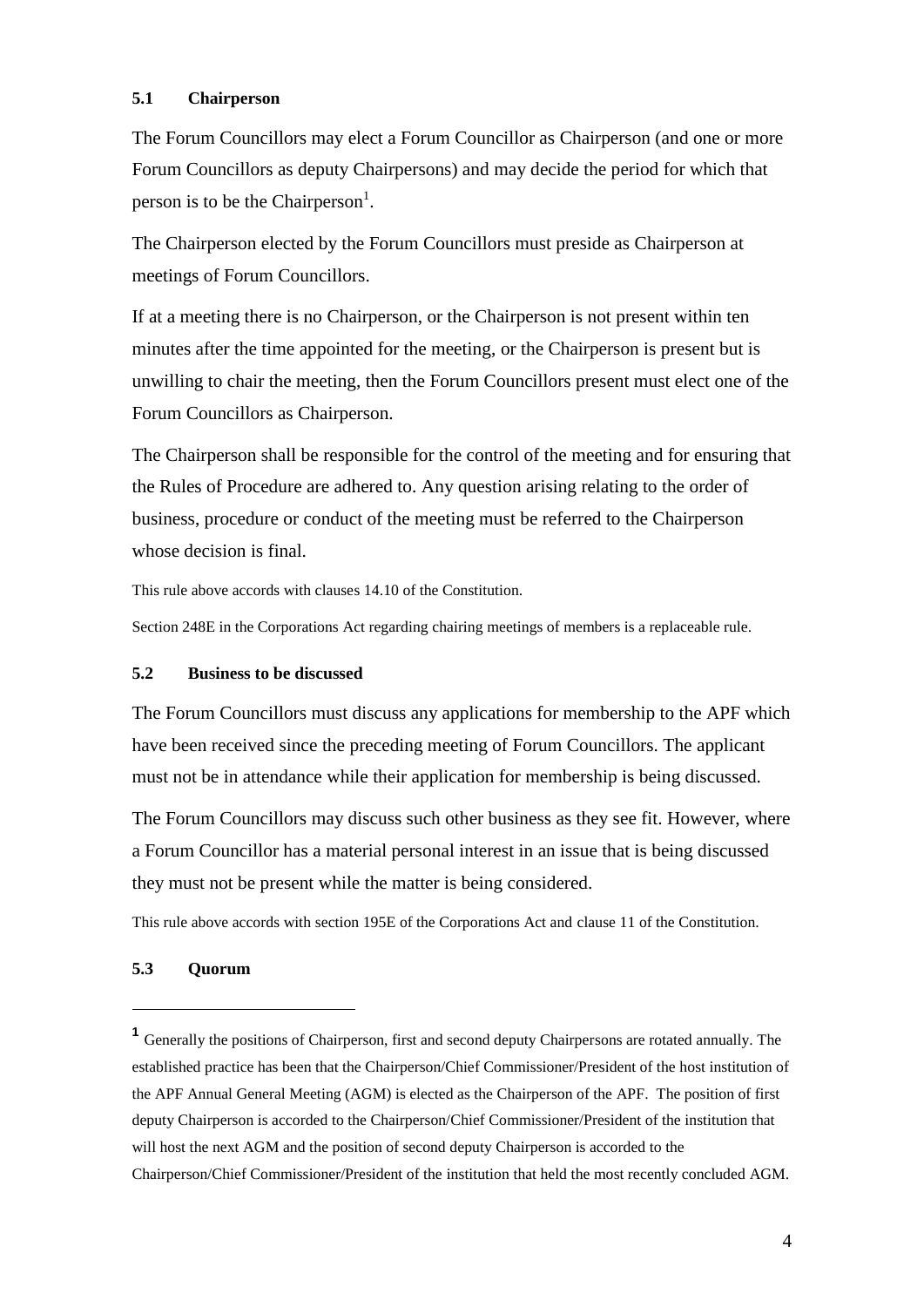No business may be transacted at a meeting of Forum Councillors unless a quorum of Forum Councillors is present at the time the business is dealt with.

A quorum consists of a fixed number for the quorum determined by the Forum Councillors.

If the Forum Councillors have not fixed a number, a quorum will be:

- (i) If the number of Forum Councillors is 9 or less, 3 Forum Councillors;
- (ii) If the number of Forum Councillors is between 10 and 15, 4 Forum Councillors; or
- (iii) If the number of Forum Councillors exceeds 15, 5 Forum Councillors.

This rule above accords with clause 14.9 of the Constitution.

### **5.4 Order for discussion**

The order for discussion is progression through the agenda.

### **5.5 Decision-making**

Decisions at a meeting of Forum Councillors should, as far as possible, be arrived at by consensus. Where there is no consensus decisions must be decided by a majority of votes cast by the Forum Councillors present. Such a decision is for all purposes a decision of the Forum Councillors. Each Forum Councillor has one vote. Where the votes on a proposed resolution are equal the Chairperson does not have a second or casting vote and the proposed resolution is lost.

This rule above accords with clause 14.12 of the Constitution and Section 249G of the Corporations Act.

### **5.6 Written resolutions**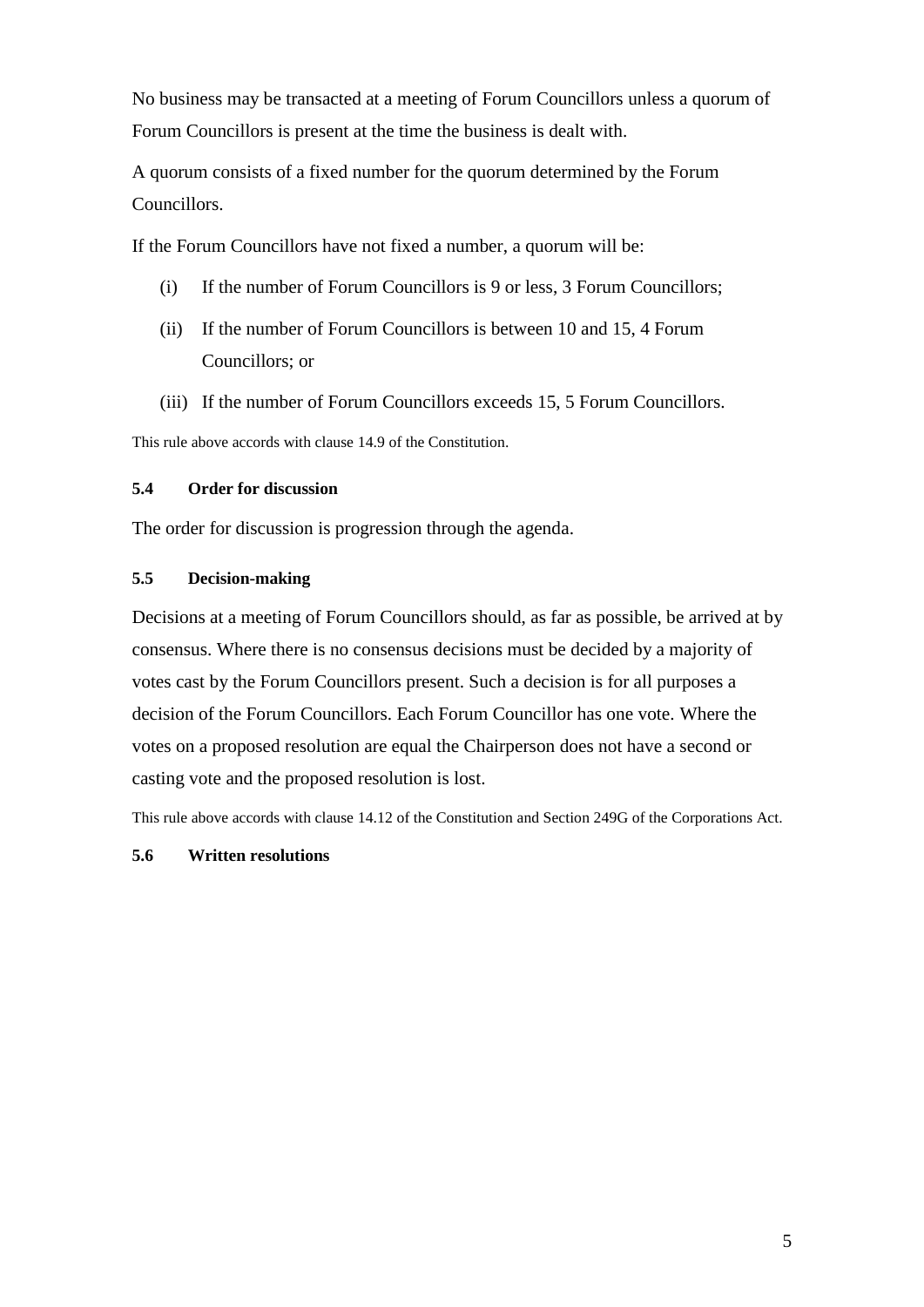If a majority of Forum Councillors entitled to vote at a meeting of Forum Councillors assent to a document containing a statement that an act, matter or thing has been done, or a resolution has been passed, and they would have constituted a quorum at a meeting of Forum Councillors then that act, matter, thing or resolution is taken as done at or passed by a meeting of the Forum Councillors.

If the Forum Councillors assented to the document at different times or on different days, the meeting will be taken as being held at the latest time, or on the last day, when the document was assented to.

A Forum Councillor may signify assent to a document by signing the document or by notifying the Forum Councillors of the Forum councillor's assent in person or by post, telephone, fax or other electronic means.

This rule above accords with clause 14.13 of the Constitution.

### **5.7 Working language of a Meeting of Forum Councillors**

The working language of the meetings of the APF shall be English.

## **6. The APF secretariat**

#### **6.1 Role**

The Secretariat shall facilitate the work of the meeting of the Forum Councillors by:

- (i) Providing necessary advice, clarifications, inputs and information;
- (ii) Acting as resource persons particularly in the preparation of background papers; and
- (iii) Summarising discussions and preparing the final report of the meeting.

### **6.2 Reporting**

The Secretariat will publish the executive summary of the meeting of the Forum Councillors within 60 days of the meeting being held.

## **7. Adoption and Amendment of Rules of Procedure**

### **7.1 Adoption and Amendment**

These Rules shall come into force on adoption by the Forum Councillors, will remain in force until amended by the Forum Councillors, and can be amended by the Forum Councillors as required.